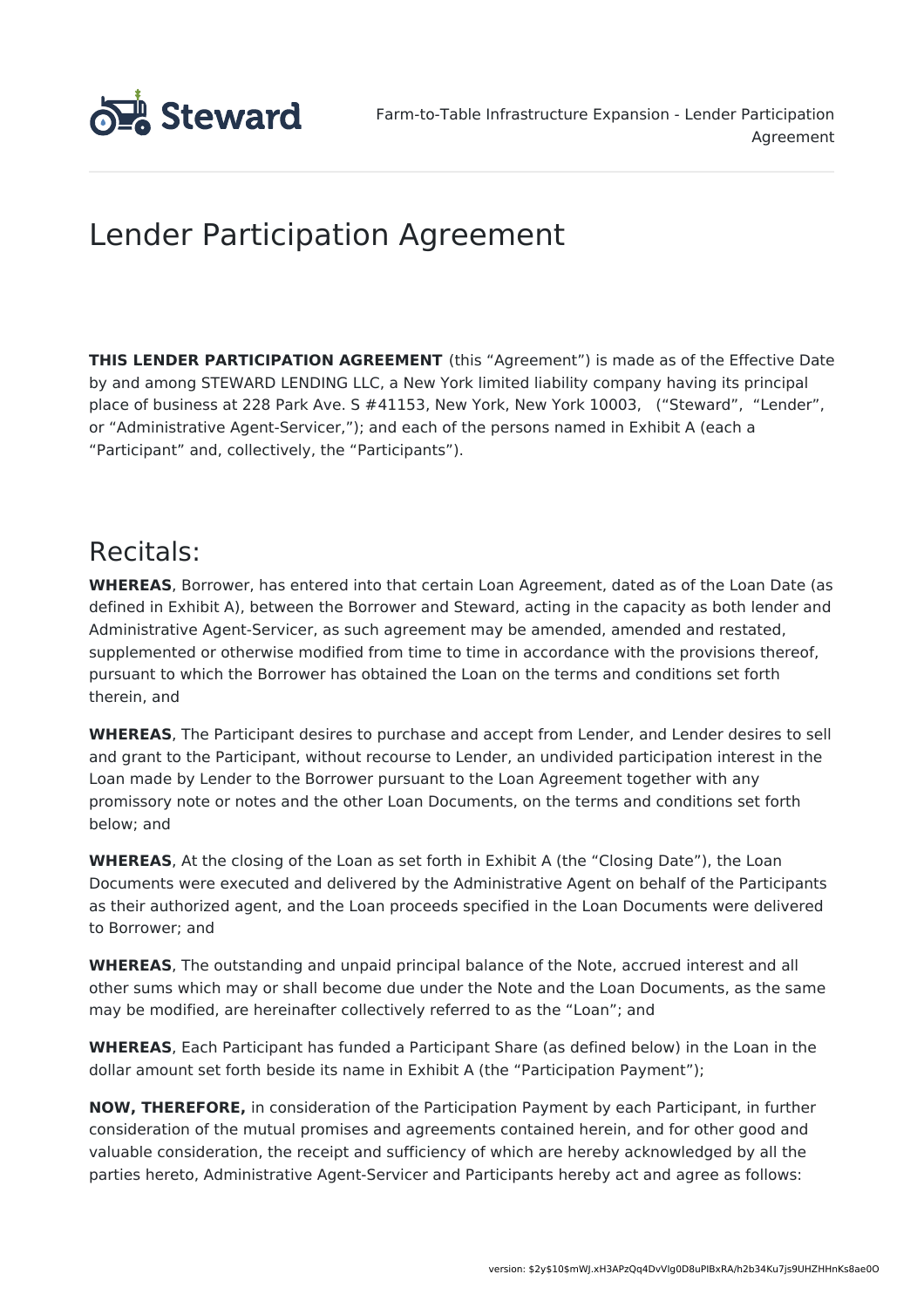### Definitions:

All other capitalized terms not otherwise defined herein have the meanings ascribed to them in the Loan Documents.

"Administrative Agent-Servicer" means Steward Lending LLC.

"Affiliate" means, with respect to any Person, any other Person who controls, is controlled by, or is under common control with such Person.

"Borrower" means the legal entity as set forth in Exhibit A that is the maker and payor of the Promissory Note.

"Borrower's Information" means the type of legal entity, the state of formation, address, and contact information as set forth in Exhibit A,

"Effective Date" means the effective date of this Agreement as set forth in Exhibit A.

"Lender" means Steward Lending LLC.

"Loan" means the loan of funds evidenced by the Loan Agreement.

"Loan Agreement" means the loan agreement between Lender and Borrower, forming part of the Loan Documents.

"Loan Date" means the date of the Loan Agreement as set forth in Exhibit A.

"Loan Documents" mean the Loan Agreement and Promissory Note, evidencing the Loan from Lender to Borrower and attached hereto as Exhibit B.

"Originator" means Steward Lending LLC.

"Participant" means the individuals or entities participating in the Loan as set forth in Exhibit A.

"Participant Share" means that percentage of the Loan each Participant has agreed to fund pursuant to this Agreement as set forth in Exhibit A.

"Participation Payment" means the amount funded as a Participant Share in the Loan in the dollar amount set forth beside its name in Exhibit A.

"Participation Rate" means the rate of interest payable on the Loan to Participant by Administrative Agent-Servicer.

**1. Loan Documents.** Administrative Agent-Servicer hereby represents to each Participant as follows:

(a) Administrative Agent-Servicer has provided to Participant true, correct, fully executed and complete copies of each of the Loan Documents;

(b) the Loan Documents have not been modified, amended or terminated;

(c) the original principal amount of the Loan is as set forth in Exhibit A.

**2. Participant Share.** Each Participant's "Participant Share" is defined as such Participant's Participation Payment divided by the original principal amount of the Loan, expressed as a percentage (%).

**3. Appointment of Administrative Agent-Servicer, Exclusive Rights and Remedies of**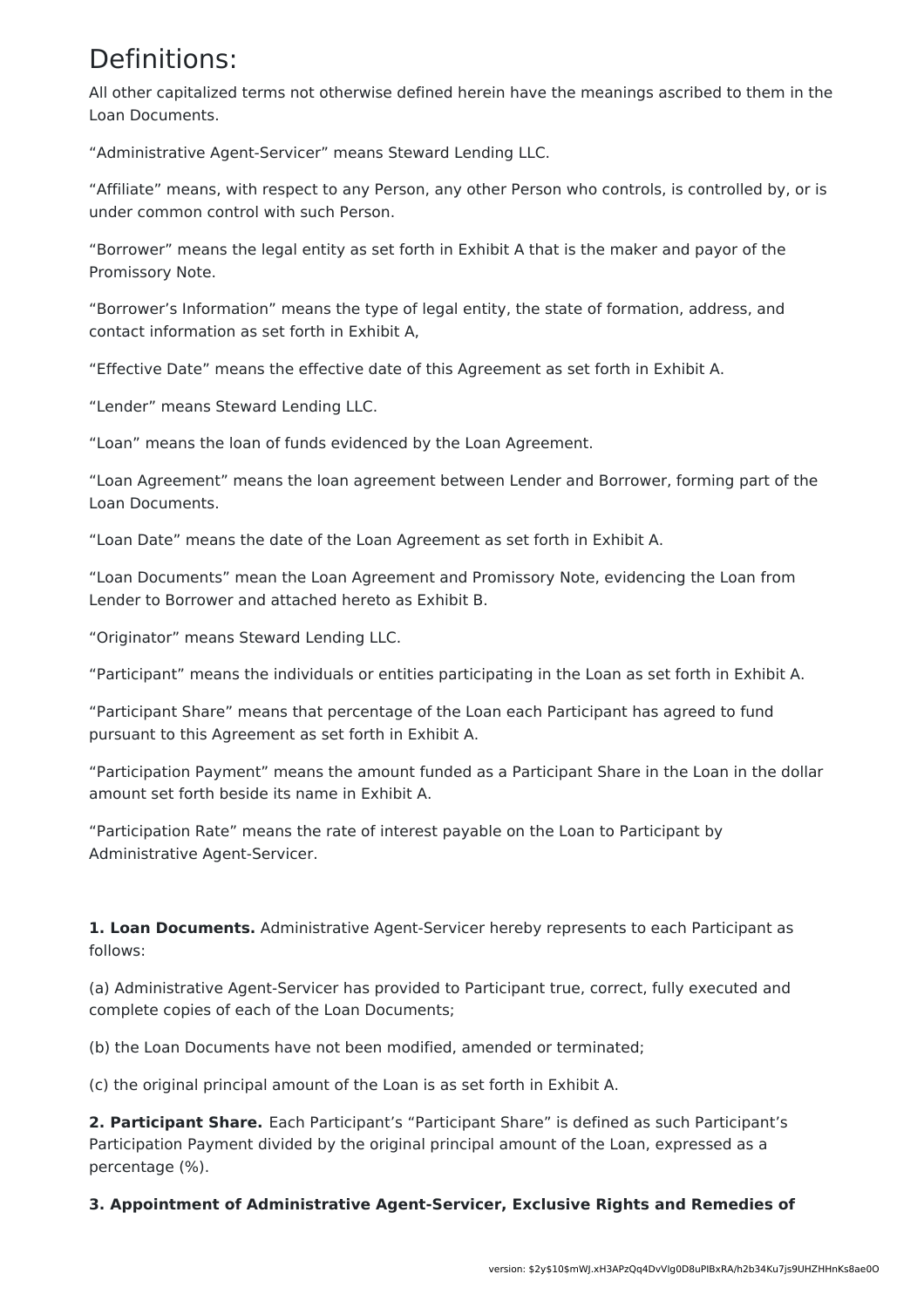**Administrative Agent-Servicer.** Administrative Agent-Servicer shall have, throughout the life of the Loan, complete supervisory responsibility with respect to the administration and servicing of the Loan and has sole discretion as to enforcement of collection and the institution and prosecution of foreclosure or similar proceedings.

**4. Payments to Participants.** Administrative Agent-Servicer shall facilitate payments from the Borrower to each Participant. Administrative Agent-Servicer will promptly pay to the Participant an amount equal to the Participant's share of each amount received and applied by the Administrative Agent-Servicer in payment of principal of, or interest on, each Loan, such share to be (i) in the case of principal, the related Participation Percentage thereof, (ii) in the case of interest, the Participation Percentage of the interest on the unpaid principal amount of the Loan, computed at the related Participation Rate for the period for which such interest was paid (or, if the related Loan Participation has been outstanding for a shorter period, for such shorter period); provided that, if the amount of interest so received and applied is less than the interest on such unpaid principal amount computed at the stated Participation Rate therefor for the period for which such interest was paid, then the amount payable under this clause (ii) shall be reduced proportionately

**5. Payments Generally.** All payments by the Administrative Agent-Servicer to the Participant shall be made in U.S. dollars via the Steward Platform to the Participant's account as specified in the terms and conditions of the Steward Platform. All payments to the Administrative Agent-Servicer by the Participant shall be made in U.S. dollars via the Steward Platform. The Administrative Agent-Servicer may, but shall not be obligated to, apply any amounts due and payable by it to the Participant to and in satisfaction of any amount then due and payable by the Participant hereunder to the Administrative Agent-Servicer.

**6. Possession of Loan Documents.** Administrative Agent-Servicer shall continue to hold the original Note and original Loan Documents and shall retain full authority to act as the sole contact on behalf of the Participants with the Borrower with regard to the Note and the Debt and in the administration of the Loan. In particular but not by way of limitation, Administrative Agent-Servicer shall have the exclusive right to review and approve all submittals made by Borrower with regard to the items required by the Loan Documents.

#### **7. Certain Powers of Administrative Agent-Servicer.**

(a) The Administrative Agent-Servicer may, without the Participant's consent, give or withhold its agreement to any amendments of the Loan Documents or any waivers (including, without limitation, waivers of conditions precedent) or consents in respect thereof, or exercise or refrain from exercising any other rights or remedies which the Administrative Agent-Servicer may have under the Loan Documents or otherwise (and the sale or granting of any Loan Participation by the Administrative Agent-Servicer shall not limit or otherwise affect its discretion in respect of any of the foregoing); provided that, subject to the provisions of the Loan Documents, the Administrative Agent-Servicer will not, without the consent of the Participant, agree to (i) reduce the principal of the Loan or reduce the interest rate thereon below the related Participation Rate; (ii) extend the term of the Commitment; (iii) extend any stated payment date for the payment of any principal of, or interest on, the Participated Loans.

(b) In the event that the Administrative Agent-Servicer requests the consent of the Participant pursuant to this section and the Participant does not respond within ten (10) business days after delivery of such request (or within the time period specified by the Administrative Agent-Servicer in such request, which period shall in any event be not less than one (1) business day), the Administrative Agent-Servicer, in its sole discretion, may deem that the Participant has given its consent thereto. The Administrative Agent-Servicer will endeavor to inform the Participant prior to agreeing to any other amendment, waiver or consent relating to the Loan Documents; it being understood however that, except as expressly provided in this section, the Lender or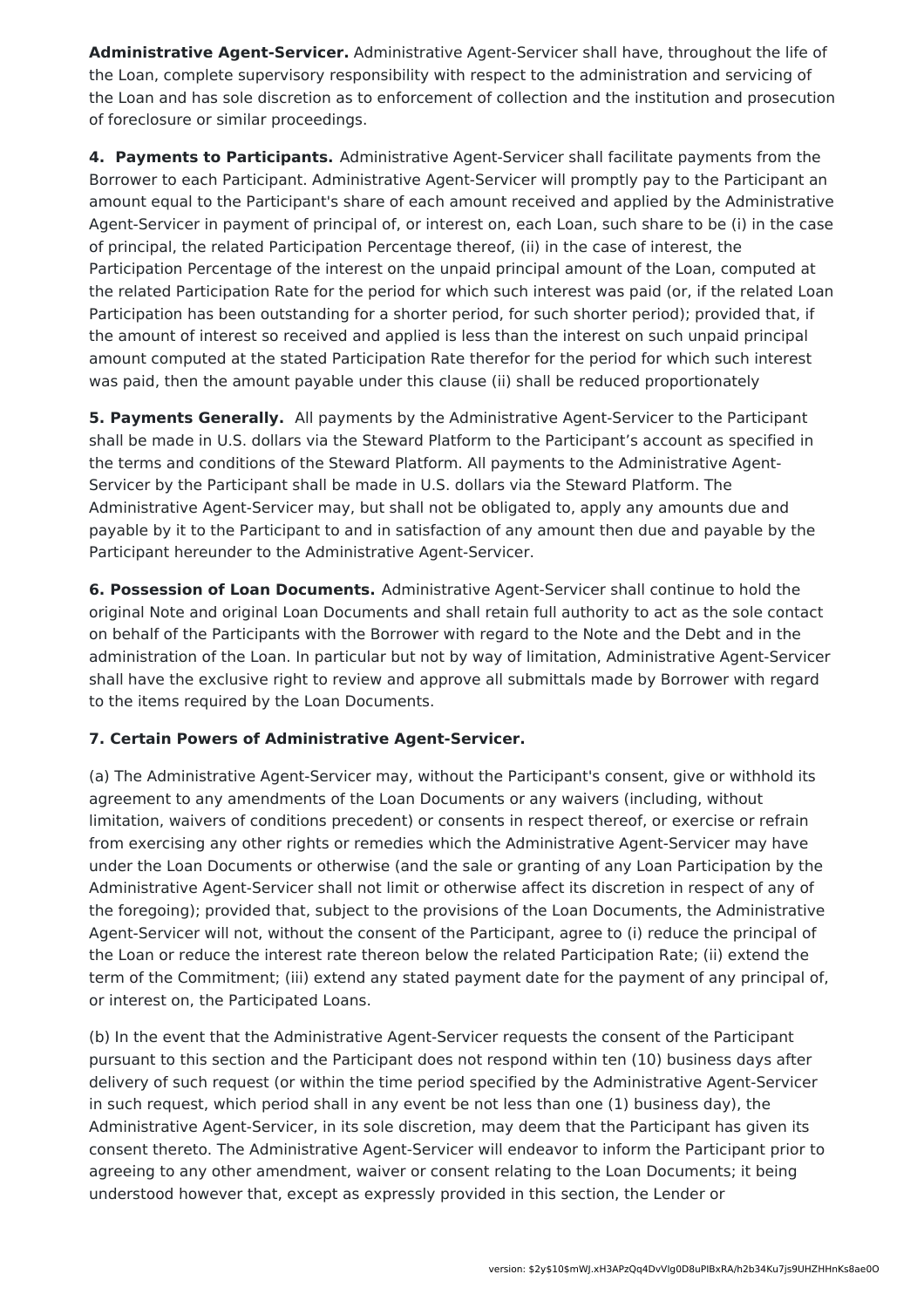Administrative Agent-Servicer shall have sole discretion with respect to the action to be taken.

(c) The Administrative Agent-Servicer will notify the Participant of each executed and delivered amendment, waiver or consent in respect of the Loan Documents, the occurrence of any Event of Default of which the Administrative Agent-Servicer gives or receives written notice to or from any other party to the Loan Agreement, and its exercise of any rights or remedies against the Borrower or any other Loan Party in respect of the Loan Documents.

**8. Standard of Care.** Administrative Agent-Servicer shall not be liable to the Participants for any error in judgment or for any action taken or not taken by them or their respective agents, except for its gross negligence or wilful misconduct. Administrative Agent-Servicer shall exercise the same care in carrying out their respective duties and responsibilities hereunder as each of them exercises for similar loans and shall not have any further responsibility to the Participants. Without limiting the generality of the foregoing, Administrative Agent-Servicer may rely on the advice of counsel concerning legal matters and on any written document it believes to be genuine and correct and to have been signed or sent by the proper Person or Persons.

**9. No Trust Relationship.** Neither the execution of this Agreement, nor any right, duty or obligation of Administrative Agent-Servicer under or pursuant to this Agreement, is intended to be or create, and none of the foregoing shall be construed to be or create, any express, implied or constructive trust relationship between the aforenamed parties and any Participant. Each Participant hereby agrees and stipulates that none of the aforenamed parties is acting as trustee for such Participant with respect to the Loan, this Agreement, or any aspect of either, or in any other respect.

**10. Costs and Expenses.** The parties hereto acknowledge and agree that under the Loan Documents, Borrower must pay all out-of-pocket expenses incurred by Administrative Agent-Servicer, in its capacity as such, and by the Participants in connection with the Loan. Without limiting the generality of foregoing, the parties hereto acknowledge and agree that, with the exception of the fee payable for servicing the Loan pursuant to this Agreement, Borrower is responsible for all fees and expenses incurred in the procuring, making and enforcement (including upon default) of the Loan, including, without limitation, the reasonable fees and disbursements of the Administrative Agent-Servicer's, taxes and loan extension or other fees, if any. In the event that Borrower does not timely pay all of the above-described Loan-related expenses, the principal amount of the Loan shall be increased to the extent of such expenses, and the expenses shall not be passed to the Participants.

**11. Books and Records.** Administrative Agent-Servicer shall maintain such books of account and records relating to the Loan as it maintains with respect to other loans of similar type and amount, which books of account and records shall clearly and accurately reflect the Participant Share of each Participant. Participants, or their agents, may inspect in electronic format, such books of account and records upon reasonable notice.

**12. Default by Borrower.** Upon the occurrence of any event of default under the Loan, Administrative Agent may accelerate payment under the Loan and/or under any note or notes evidencing the Loan, and shall institute such legal proceedings and take such other actions ("Enforcement Actions") as are in its opinion necessary and appropriate to collect the Debt then due under the Loan, to enforce the security therefor, and to protect and preserve the respective rights and interests of Lender and the Participants. If Lender and Participants are unable to recover from Borrower the entire amount of fees, costs and expenses of all Enforcement Actions, then each Participant shall contribute to such portion as is not recovered from Borrower, ratably in accordance with its Participant Share.

**13. Bankruptcy or Insolvency of Administrative Agent-Servicer.** Upon Administrative Agent-Servicer's failure, insolvency and/or ceasing to do business, or in the event that all or a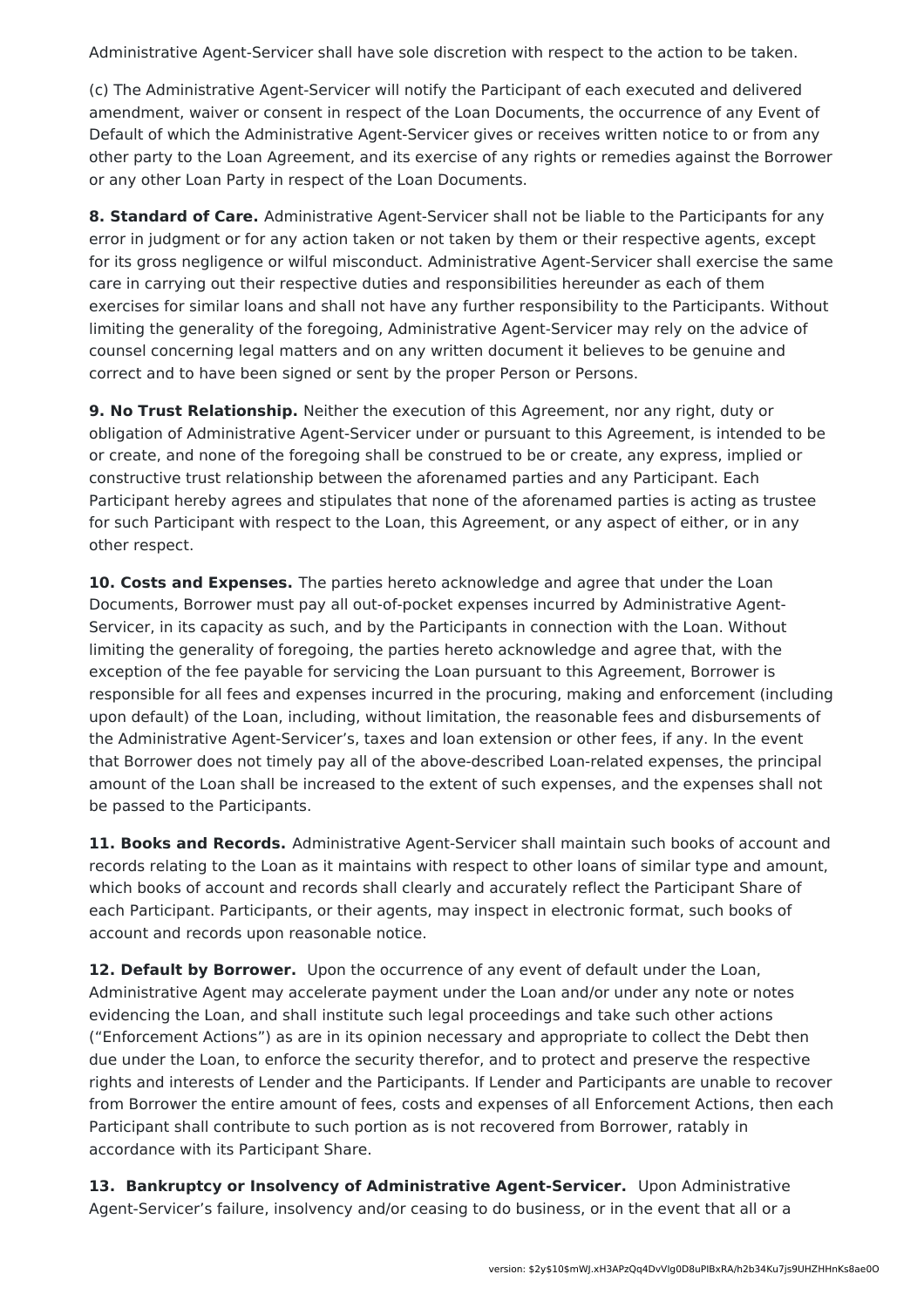substantial portion of its assets are placed in the hands of a receiver or a trustee, and such status continues for a period of 30 days, or should it make an assignment for the benefit of creditors or be adjudicated bankrupt; or should it or any creditor of Administrative Agent-Servicer institute any proceedings under the Bankruptcy Act or any amendment thereto wherein Administrative Agent-Servicer is the debtor, then the following actions shall be taken as promptly as possible:

(a) (i) Administrative Agent-Servicer shall promptly forward the originals of the Loan Documents (including, without limitation, the original of the Note evidencing the Loan and all other Loan Documents) to the Person whom Participants designate as their representative for such purpose, together with such other documents, files and records as may be necessary, in the opinion of the Participants other than Administrative Agents-Servicer and their counsel, to permit the Participants to institute appropriate collection and/or foreclosure proceedings under the Loan and/or against the collateral securing the Loan; (ii) Administrative Agent-Servicer shall further turn over any secured collateral in its possession to the Participants for their mutual benefit; (iii) Administrative Agent-Servicer additionally agrees to join in any demand letter or other communications forwarded by the other Participants to Borrower and/or to any co-makers, guarantors or endorsers under the Loan; and (iv) and further agrees to execute such additional documents in favor of the Participants as may be deemed to be necessary and proper by the Participants and their counsel to permit the Participants to foreclose against collateral securing the Loan, if any, under applicable state law procedures.

(b) A majority of the Participant Shares held by Participants shall have the right, acting in concert, to exercise, and shall exercise, all powers granted to Administrative Agent-Servicer under the Loan Documents.

**14. Certain Rights of Participants.** Notwithstanding anything to the contrary stated in any other term or provision of this Agreement, each Participant shall have the right at its sole discretion to decline to join in the other Participants' Enforcement Actions, in which event the declining Participant shall not share in any of the monetary proceeds or any other things of value awarded to those Participants who joined in the Enforcement Actions.

**15. Certain Representations and Warranties.** Each Party hereto represents and warrants to each other party as follows: (a) the execution and delivery of, and performance of its obligations under, this Agreement are within its power and have been duly authorized by all necessary corporate and other action by it; (b) the execution and delivery of, and performance of its obligations under, this Agreement are in compliance with all applicable laws, rules and regulations and do not conflict with nor constitute a breach of its charter or by-laws or any agreements by which it is bound, and does not violate any judgment, decree or governmental or administrative order, rule or regulation applicable to it; (c) no approval, authorization or other action by, or declaration to or filing with, any governmental or administrative authority or any other Person is required to be obtained or made by it in connection with the execution and delivery of, and performance of its obligations under, this Agreement; and (d) this Agreement has been duly executed by it, and constitutes the legal, valid, and binding obligation of such party, enforceable in accordance with its terms, except as such enforceability may be limited by applicable bankruptcy, insolvency, reorganization, moratorium or other similar laws affecting the rights of creditors generally and general equitable principles (regardless of whether such enforceability is considered in a proceeding at law or in equity). Each Participant that is a state or national bank represents and warrants that the act of entering into and performing its obligations under this Agreement has been approved by its board of directors or its loan committee and such action was duly noted in the written minutes of the meeting of such board or committee, and that it will, if requested to do so by Administrative Agent, furnish Administrative Agent with a certified copy of such minutes or an excerpt therefrom reflecting such approval.

#### **16. Non-recourse Participation.**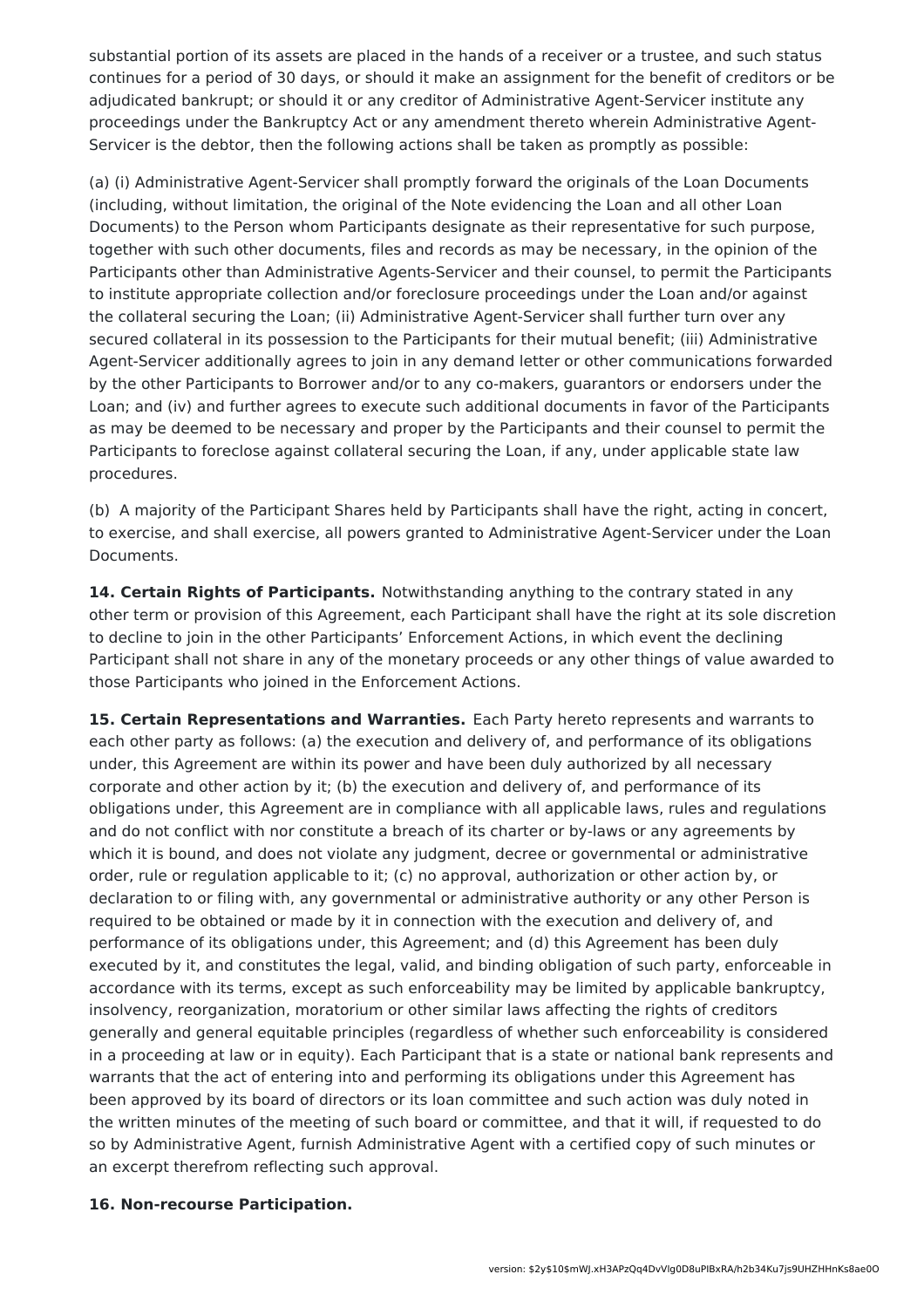(a) The Participation is hereby, and each Loan Participation will be, acquired by the Participant without recourse to the Administrative Agent-Servicer and for the Participant's own account and risk. Administrative Agent-Servicer makes no representation or warranty as to, and shall have no responsibility for (i) the due authorization, execution or delivery of the Loan Documents by the Borrower or any other Person; (ii) the value, legality, genuineness, validity, sufficiency, enforceability or collectability of any Loan, the Loan Documents or any collateral or other support for the Participated Loans; (iii) any representation or warranty made, or the accuracy, completeness, currentness or sufficiency of any information (or the validity, completeness or adequate disclosure of assumptions underlying any estimates, forecasts or projections contained in such information) provided, directly or indirectly through the Administrative Agent-Servicer, by the Borrower or any other person; (iv) the performance or observance by the Borrower or any other person, at any time, whether prior to or after the Effective Date, of any of the provisions of the Loan Documents (or any of the Borrower's or such other person's other obligations in connection therewith); (v) the financial condition of the Borrower or any other person; or (vi) except as otherwise expressly provided herein, any other matter relating to the Borrower or any other person, the Loan or the Loan Documents.

(b) Each Participant acknowledges receipt of true and correct copies of all Loan Documents from the Administrative Agent. Each Participant agrees and represents that in making its decision to acquire a Participant Share independently and without reliance on Administrative Agent-Servicer, it has relied upon its independent review of (a) the Loan Documents, and (b) any information regarding Borrower that it has obtained independently and without reliance on the Administrative Agent-Servicer. Each Participant represents and warrants that it has obtained such information as it deems necessary (including any information such Participant independently obtained from Borrower or others) prior to making its decision to acquire a Participant Share in the Loan. Each Participant further agrees and represents that it has made its own independent analysis and appraisal of, and investigation into, the Borrower's authority, business, operations, financial and other condition, creditworthiness, and ability to perform its obligations under the Loan Documents and has relied on such review in making its decision to acquire an Participant Share in the Loan. Each Participant agrees that it will continue to rely solely upon its independent review of the facts and circumstances related to Borrower, and without reliance upon the Administrative Agent-Servicer, in making future decisions with respect to all matters under or in connection with the Loan Documents and the Loan. The Administrative Agent-Servicer assumes no responsibility for the financial condition of Borrower or for the performance of Borrower's obligations under the Loan Documents. Except as otherwise expressly provided herein, no Participant shall have any duty or responsibility to furnish to any other Participant any credit or other information concerning Borrower which may come into its possession.

**17. Purchase for Own Account; Restrictions on Transfer.** Each Participant represents that it has acquired and is retaining its Participant Share for its own account in the ordinary course of its banking or other commercial lending business, or as part of such Participant's individual investment portfolio, and not with a view to the sale or distribution thereof. Each Participant agrees that it will not sell, assign, pledge, convey, transfer or otherwise dispose of ("Transfer") to any Person, or create or permit to exist any lien or security interest on, all or any part of its Participant Share without the prior written consent of Administrative Agent-Servicer; provided that (a) only the entire Participant Share may be transferred and not a part or parts thereof, (b) the transferee must execute this Agreement and assume all of the transferor's obligations hereunder and execute such documents as the Administrative Agent-Servicer may reasonably require; and (c) if requested by Borrower or Administrative Agent-Servicer, the transferor must deliver a legal opinion, acceptable in form and substance to the Borrower, the Administrative Agent and their respective counsel, that (i) the Transfer will not violate any applicable federal or state laws, rules or regulations, and (ii) no registration or filing with, or approval of, any federal or state governmental authority is required in connection with the Transfer. Upon receipt of this Agreement duly executed by the transferee, the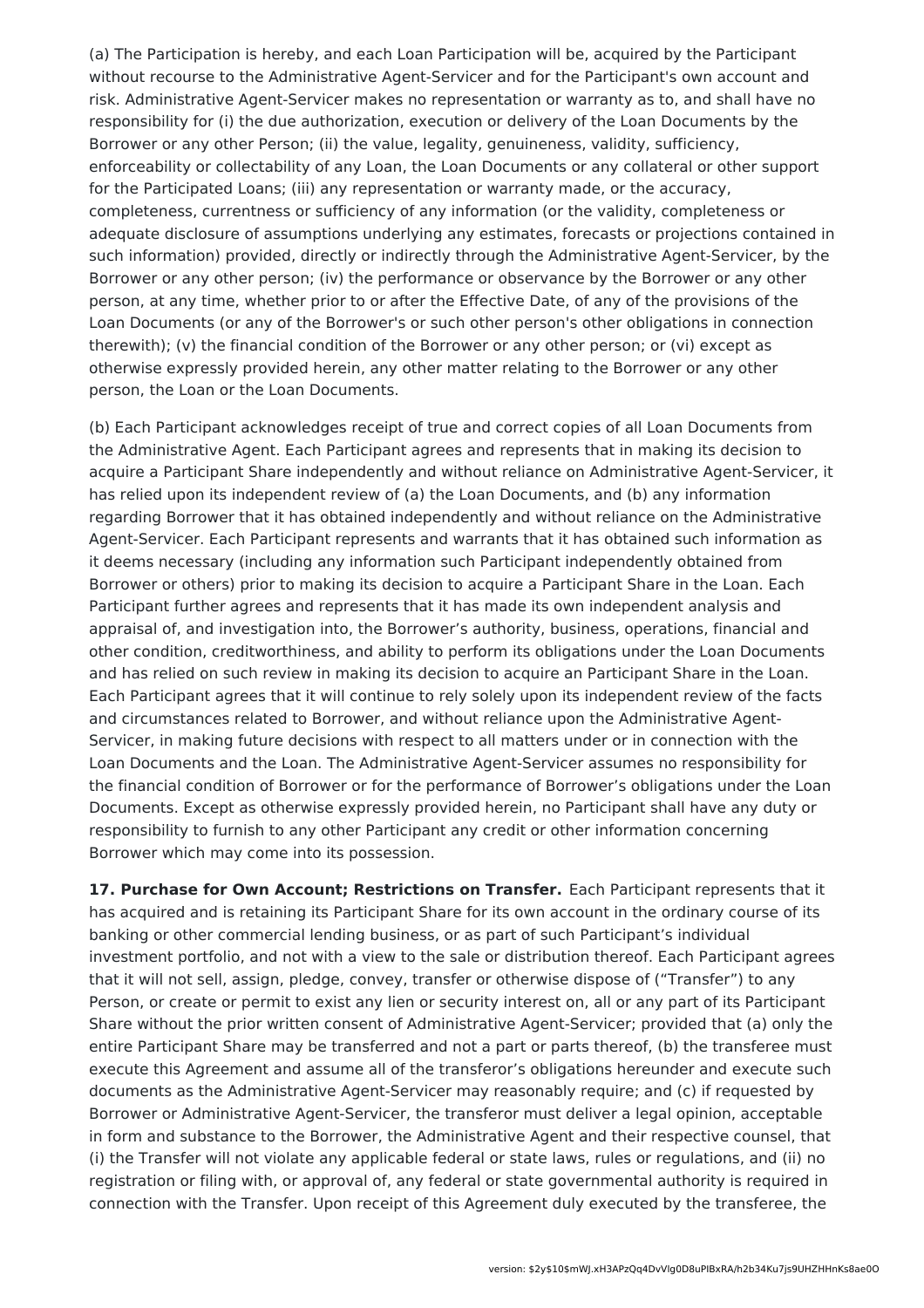assignee of such Transfer shall thereafter be treated as the Participant with respect to the Participant Share subject to the Transfer and shall receive all future payment distributions to which a Participant is entitled, and the assignor and assignee shall make all adjustments and payments between themselves appropriate with respect to such future payment distributions.

**18. Limitation of Liability.** NEITHER ANY PARTICIPANT NOR ANY AFFILIATE OF A PARTICIPANT MAY MAKE ANY CLAIM AGAINST ADMINISTRATIVE AGENT-SERVICER, OR THEIR RESPECTIVE AFFILIATES, DIRECTORS, OFFICERS, EMPLOYEES, ATTORNEYS OR AGENTS FOR ANY SPECIAL, INDIRECT OR CONSEQUENTIAL DAMAGES IN RESPECT OF ANY BREACH OR WRONGFUL CONDUCT (WHETHER BASED IN CONTRACT, TORT, OR OTHERWISE) IN CONNECTION WITH, ARISING OUT OF OR IN ANY WAY RELATED TO THE TRANSACTIONS CONTEMPLATED BY THIS AGREEMENT OR ANY OF THE LOAN DOCUMENTS, OR ANY ACT, OMISSION OR EVENT OCCURRING IN CONNECTION THEREWITH. EACH PARTICIPANT HEREBY WAIVES, RELEASES AND AGREES NOT TO SUE (AND AGREES NOT TO CONSENT TO ANY SUCH SUIT BY AN AFFILIATE) UPON ANY CLAIM FOR ANY SUCH DAMAGES, WHETHER OR NOT ACCRUED AND WHETHER OR NOT KNOWN OR SUSPECTED TO EXIST. IN ADDITION, EACH PARTICIPANT ACKNOWLEDGES AND AGREES THAT NEITHER ADMINISTRATIVE AGENT NOR SERVICER HAS ANY DUTY TO REVIEW OR ADVISE PARTICIPANT WITH RESPECT TO ANY PHASE OF ITS BUSINESS OPERATIONS OR CONDITION, ITS OBLIGATIONS TO PARTICIPANT BEING SOLELY THOSE EXPRESSLY STATED IN THIS AGREEMENT AND THE LOAN DOCUMENTS.

**19. Participants' Indemnification of the Administrative Agent-Servicer.** Each of the Participants agrees to indemnify the Administrative Agent-Servicer, including any successor agent, and their respective directors, officers, employees, agents, professional advisers and representatives ("Indemnified Agency Parties"), to the extent not reimbursed by Borrower, and without in any way limiting the obligation of Borrower to do so, ratably (based on their respective Participant Shares), from and against any and all liabilities, obligations, losses, damages, penalties, actions, judgments, suits, costs, expenses or disbursements of any kind whatsoever which may at any time (including, without limitation, at any time following the payment of the Loan and/or the expiration or termination of this Agreement) be imposed on, incurred by or asserted against the Administrative Agent-Servicer (or any of the Indemnified Agency Parties while acting for the Administrative Agent-Servicer or for any successor agent) in any way relating to or arising out of this Agreement or the Loan Documents, or the performance of the duties of the Administrative Agent-Servicer hereunder or thereunder or any action taken or omitted while acting in the capacity of the Administrative Agent under or in connection with any of the foregoing; provided that the Participants shall not be liable for the payment of any portion of such liabilities, obligations, losses, damages, penalties, actions, judgments, suits, costs, expenses or disbursements of an Indemnified Agency Party to the extent that any of the forgoing result from the gross negligence or willful misconduct of that Indemnified Agency Party as determined by the final non-appealable judgment of a court of competent jurisdiction. The agreements and obligations in this Section shall survive the payment of the Loan and the expiration or termination of this Agreement.

**20. Modification.** This Agreement may not be modified, amended, changed or terminated orally, but only by an agreement in writing signed by all parties hereto.

**21. Binding Effect.** This Agreement shall be binding upon and inure to the benefit of the parties and their respective successors and assigns.

**22. Counterparts.** This Agreement may be executed in any number of duplicate originals and each such duplicate original shall be deemed to constitute but one and the same instrument.

**23. Severability.** If any term, covenant or condition of this Agreement shall be held to be invalid, illegal or unenforceable in any respect, this Agreement shall be construed without such provision.

**24. Conflicts in Terms of Agreements.** In the event of a conflict between (i) the terms of this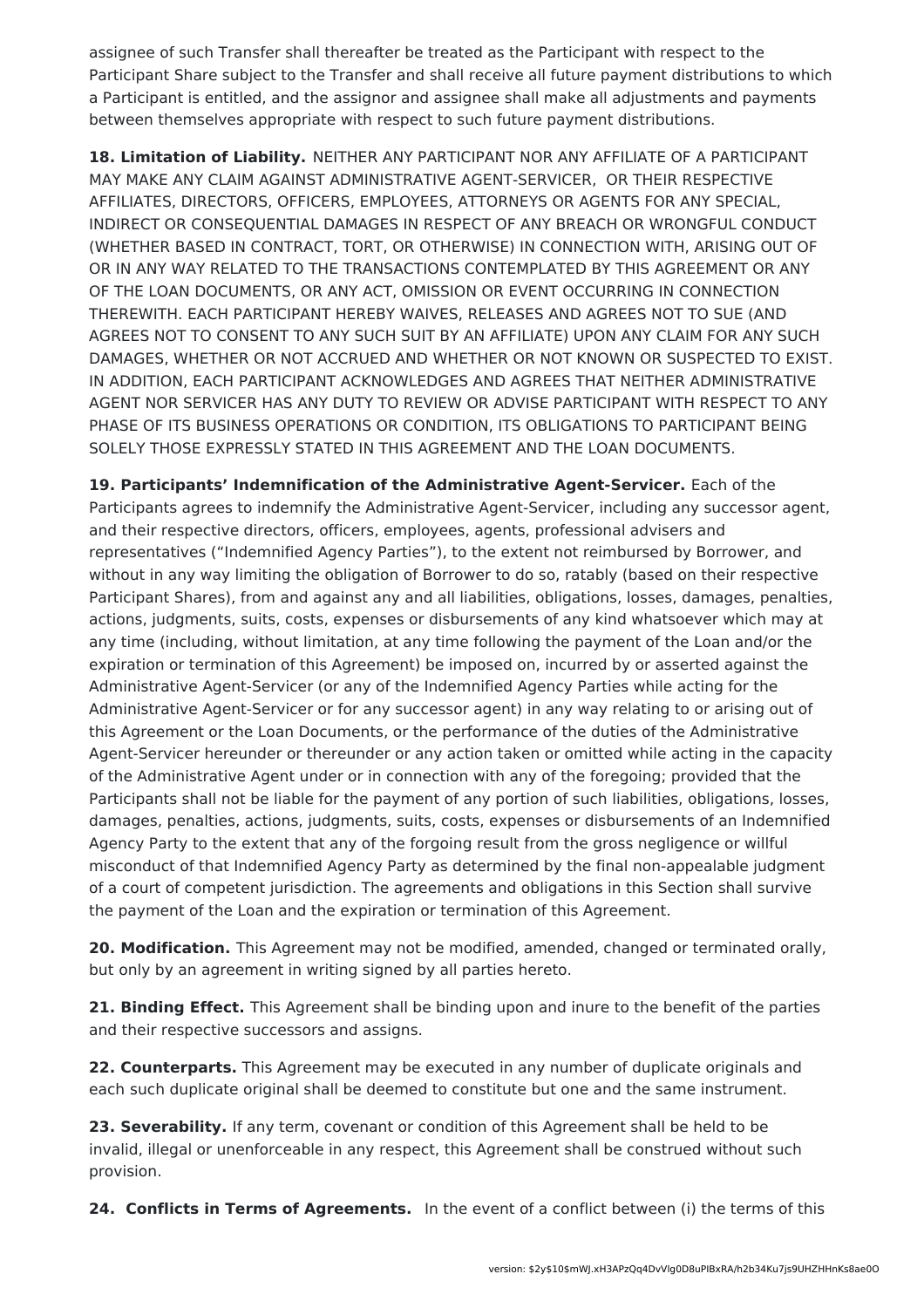Agreement and the terms of the Loan Documents, the terms of this Agreement shall govern.

**25. Governing Law.** This Agreement shall be governed by and construed in accordance with the laws of the State of New York and any actions pertaining to this Agreement shall be brought in the courts of the State of New York, in New York County.

**26. Notice.** Any notice required to be given by this Agreement shall be in writing and shall be sent by email (if the sender's email system provides confirmation of receipt), or by a reputable nationwide or international overnight courier service.

**27. Recitals.** The Recitals set forth in this Agreement are part of this Agreement and have the same force and effect as any numbered section hereof.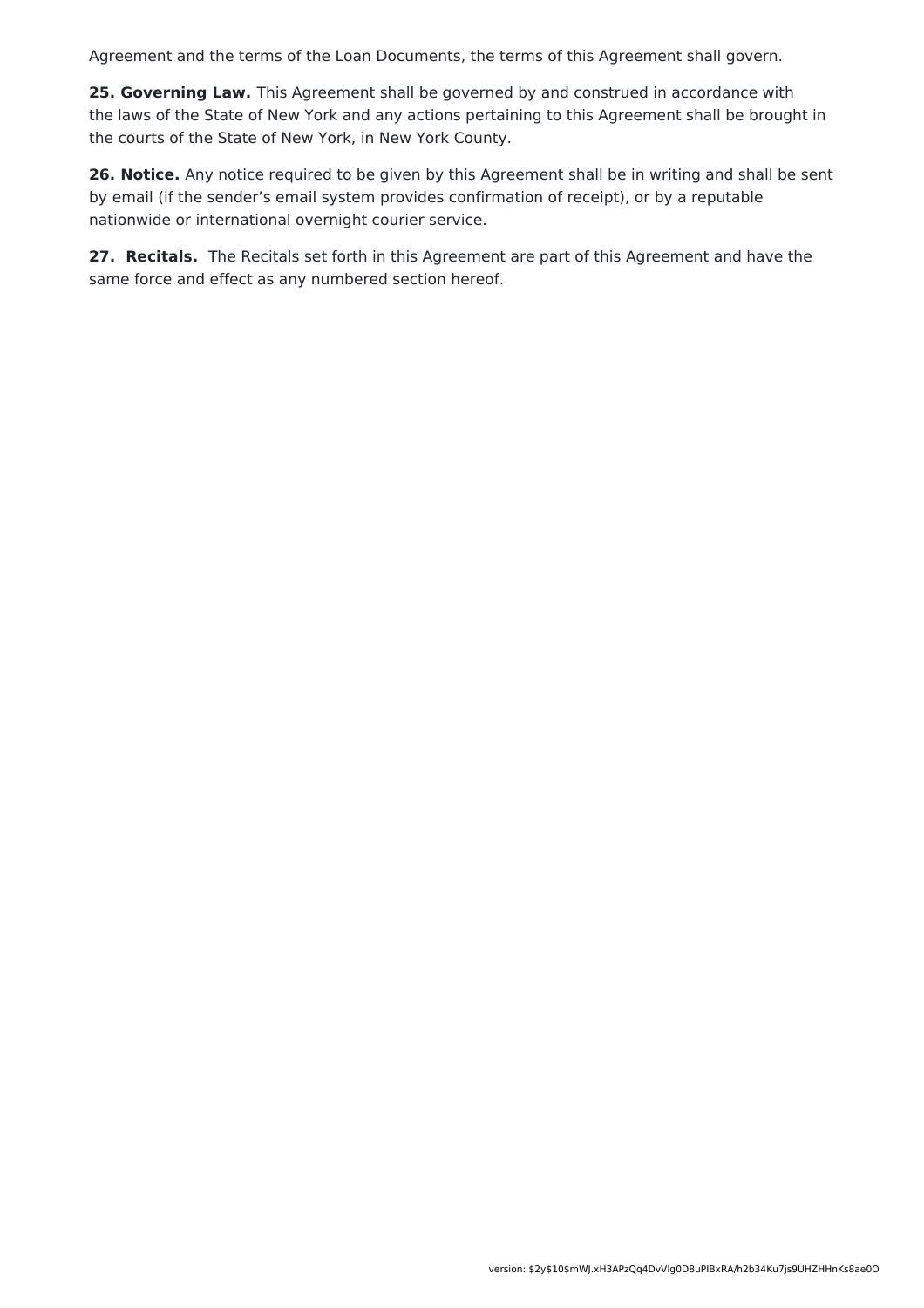#### **THERE IS NO GUARANTY OF REPAYMENT OF LOAN**

#### **SECURITY INTEREST MAY BE INSUFFICIENT TO REPAY INDEBTEDNESS**

IN WITNESS WHEREOF, Administrative Agent-Servicer and Participants have executed this Agreement, as of the day and year first above written.

ADMINISTRATIVE AGENT-SERVICER:

#### **STEWARD LENDING LLC**

By: Daniel Miller

Daniel Miller

President

#### **PARTICIPANTS:**

By: [INVESTMENT\_INVESTOR\_SIGNATURE]

Name: [INVESTOR\_NAME]

Title: [INVESTOR\_TITLE]

Entity Name: [INVESTOR\_ENTITY\_NAME]